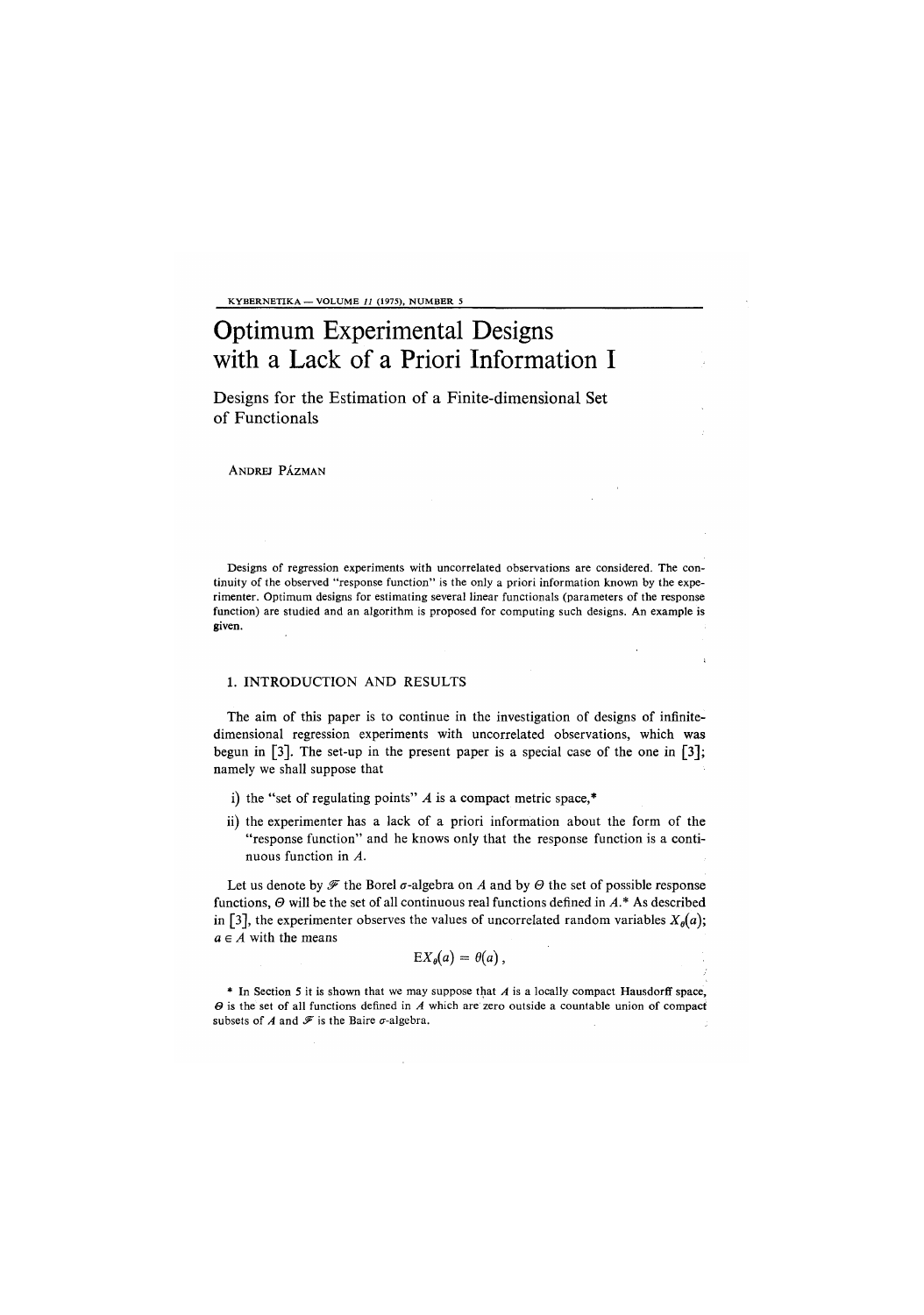356 and the variances

$$
DX_{\theta}(a) = 1 \; ; \quad a \in A \; .
$$

(If  $DX_{\theta}(\cdot)$  is a continuous function in *A*, then the estimation and design problem may be transformed into an equivalent one with  $DX_{\theta}(\cdot) = 1$ , [3].)

A *design* of the experiment is a probability measure  $\xi$  on  $\mathscr{F}$ . For every  $F \in \mathscr{F}$ ,  $\xi(F)$  is proportional to the number of observations performed on the set F. Therefore we may say in a generalized set-up that the experimenter observes random variables  $X_{\theta}(F)$ ;  $F \in \mathcal{F}$ , with the means and the covariances

$$
\mathsf{E} X_{\theta}(F) = \int_{F} \theta \, \mathrm{d}\xi \,, \quad \text{cov}\left[X_{\theta}(F), X_{\theta}(F')\right] = \xi(F \cap F') \,.
$$

The aim of the experimenter is to estimate real functionals defined on the set  $\Theta$  by linear unbiased estimates with minimal variances. A *(linear) estimate* is here a set of random variable  ${Y_0 : \theta \in \Theta}$  with  $Y_0$  in the span of the set  ${X_0(F) : F \in \mathcal{F}}$  in the Hilbert space of random variables with finite variances. The estimate is an *unbiased estimate* for a functional g if  $g(\theta) = EY_{\theta}$  for every  $\theta \in \Theta$ . (For details see [3]). We shall say briefly that *g is estimable* if there is an unbiased linear estimate for *g* and we speak about the variance of *g* instead of the variance of the best linear estimate for  $q$ .

In Part I optimal designs for the estimation of a finite-dimensional set of functional are studied. In Part II optimal designs for the estimation of the whole response function will be specified. In both parts it is a problem of an infinite-dimensional regression experiment since the dimension of *0* is infinite.

It is proved in Section 2 that any functional which is estimable at least with respect to one design has the form

$$
g(\theta) = \int \theta \, \mathrm{d}\mathfrak{v} \, ; \quad \theta \in \Theta \;,
$$

where *v* is a finite generalized measure on  $(A, \mathcal{F})$ . There is a unique optimal design for estimating g and it is equal to  $(v^+ + v^-)/[v^+(A) + v^-(A)]$ , where  $v = v^+ - v^$ is the Jordan decomposition of *v* (Lemma 3).

If  $g_1, ..., g_n$  are linearly independent functionals:  $g_i(\cdot) = \int d\upsilon_i$ ;  $i = 1, 2, ..., n$ , then they always may be estimated simultaneously (under a suitably chosen design). We shall specify a complete class of decisions in the following decision problem (Theorem 4): The strategy space of the chance is the linear span  $\mathscr{L}$  of  $\{g_1, ..., g_n\}$ . The decision space of the experimenter is the set  $\mathcal Z$  of all designs which allow the simultaneous estimation of  $g_1, \ldots, g_n$ . The loss of the experimenter is the variance of  $g \in \mathscr{L}$  under a design  $\xi \in \Xi$ .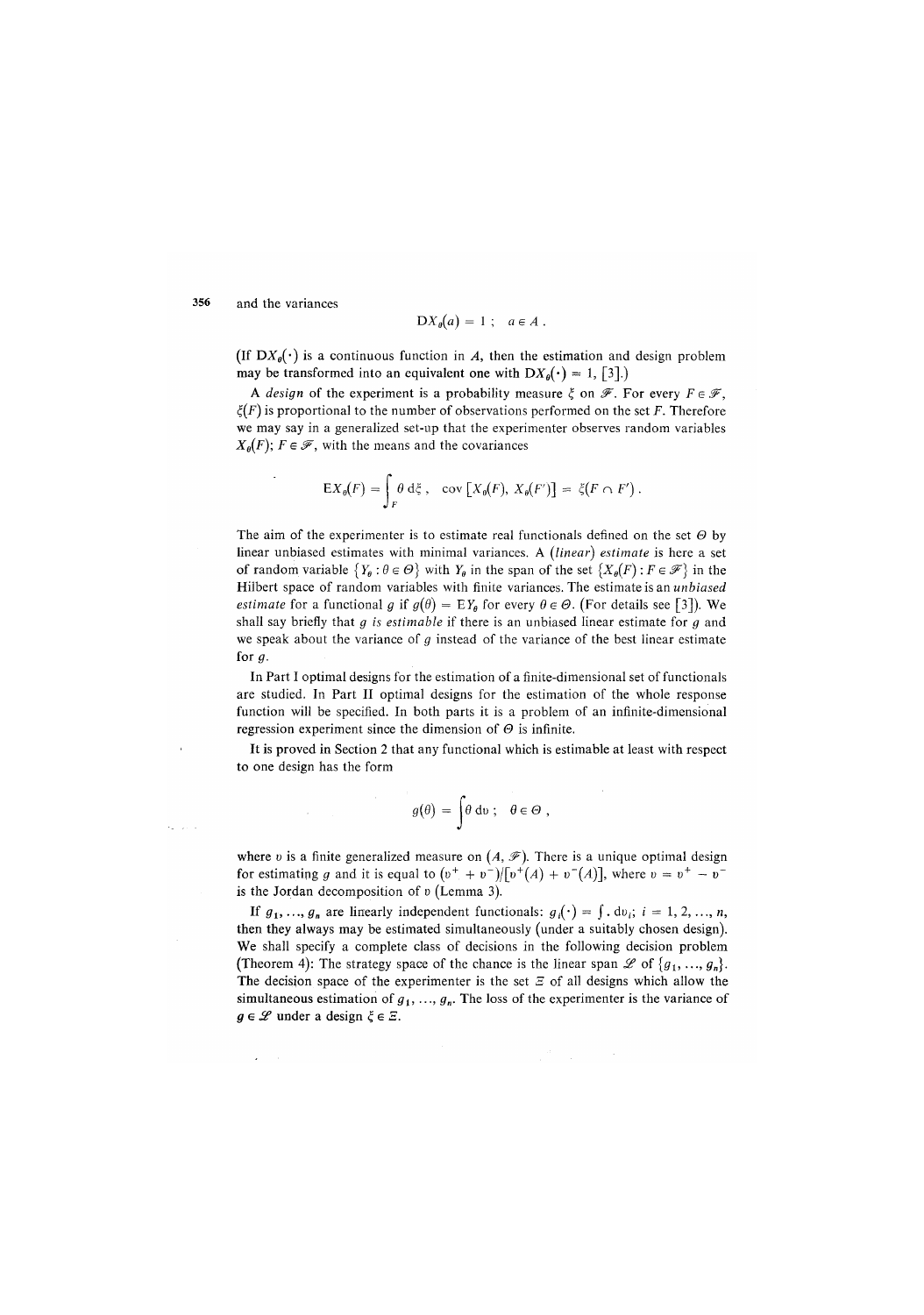In Theorem 5 there is a proof of the existence and uniqueness of a design which minimalizes the determinant of the covariance matrix D of  $g_1, \ldots, g_n$  under some restrinctions on  $g_1, ..., g_n$ . In Theorem 6 the convergence of an iterative procedure for computing this optimum design is proved. The obtained algorithm allows the computation of optimum designs for an arbitrary finite-dimensional set of functionals *G.* It is sufficient to take a maximal linearly independent subset of  $G, g_1, \ldots, g_n$ and to compute the design which minimalizes the determinant of the covariance matrix of  $g_1, \ldots, g_n$ : det *D*. The ordering of designs according to the det *D* does not depend on the choice of the maximal linearly independent set in G (Lemma 7). The optimum design is computed in an illustrative example at the end of the paper (the estimation of four trigonometric coefficients of a continuous function defined in  $\langle 0, 2\pi \rangle$ ).

## 2. THE COMPARISON OF DESIGNS AND THE COMPLETE CLASS THEOREM

We shall use the following statements discused in [3]:

1. A functional  $g(\cdot)$  on  $\Theta$  is estimable under a design  $\xi$  iff there is an  $l \in L_2(A, \mathscr{F}, \xi)$ such that

(1) 
$$
g(\theta) = \int \theta l \, d\xi \; ; \quad \theta \in \Theta \; .
$$

2. The covariance of two functionals  $g_1(\cdot)$ ,  $g_2(\cdot)$  which are estimated under  $\xi$ is equal to

(2) 
$$
\operatorname{cov}_{\xi}(g_1, g_2) = \int (P_{\theta}l_1) (P_{\theta}l_2) d\xi,
$$

where  $P_{\theta}$  is the projection of  $L_2(A, \mathcal{F}, \xi)$  onto the closure of  $\Theta$  in  $L_2(A, \mathcal{F}, \xi)$ .

If v is a finite generalized measure on  $(A, \mathcal{F})$ , we denote by  $v^+, v^-$  the components of the Jordan decomposition of v and by  $\bar{v}$  the measure  $\bar{v} = (v^+ + v^-)/[v^+(A) +$  $+ v^{-}(A)$ ].

**Lemma 1.** A functional g defined on  $\Theta$  is estimable under at least one design  $\xi$ iff there is a finite generalized measure v defined on  $(A, \mathcal{F})$  and such that

(3) 
$$
g(\theta) = \int \theta \, \mathrm{d}\nu \, ; \quad \theta \in \Theta \, .
$$

Proof. If (1) is true for some  $\xi$ , we take  $v(F) = \int_F l \, d\xi$ ;  $F \in \mathscr{F}$ . We have  $\lceil v^+(A) + v^-(A) \rceil^2 \leq \lceil l^2 \, d\xi < \infty$ . If (3) is true for some finite generalized measure *v*,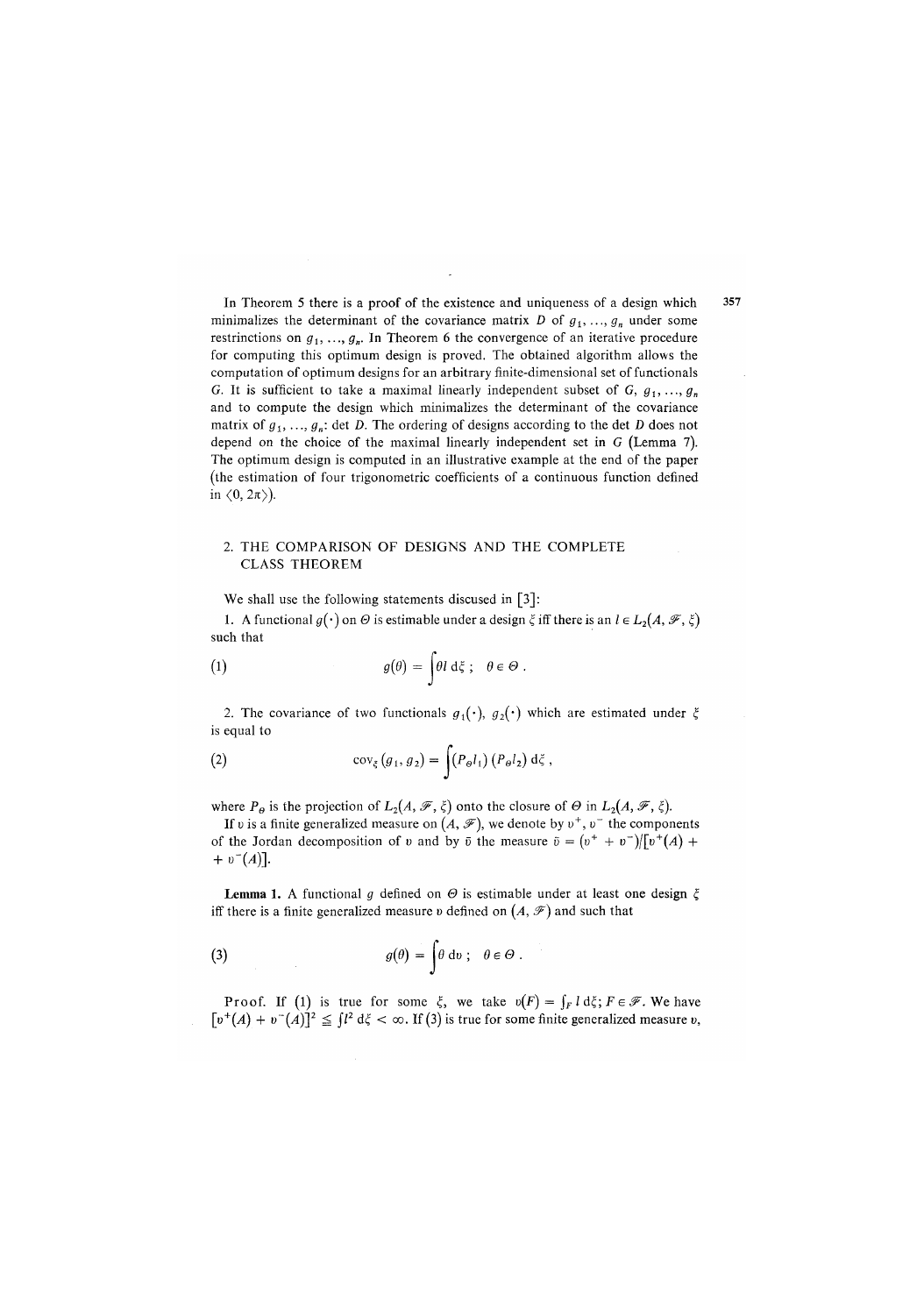358 consider the design  $\bar{v}$ . Evidently

$$
g(\theta) = \int \theta \, \frac{\mathrm{d}v}{\mathrm{d}\bar{v}} \, \mathrm{d}\bar{v} \, ; \quad \theta \in \mathcal{C}
$$

and  $dv/d\bar{v}$  is bounded on A;  $dv/d\bar{v} \in L_2(A, \mathscr{F}, \bar{v}).$ 

Using a known result from the measure theory [1, § 56], we remark here that *g*  is estimable under at least one design iff it can be expressed as a difference of two positive linear functionals on *0.* 

**Lemma 2.** The covariance of two functionals  $g_1$ ,  $g_2$  which are estimated under the design  $\xi$  is equal to

(4) 
$$
\operatorname{cov}_{\xi}(g_1, g_2) = \int \frac{\mathrm{d}v_1}{\mathrm{d}\xi} \frac{\mathrm{d}v_2}{\mathrm{d}\xi} \mathrm{d}\xi,
$$

where  $v_1$ ,  $v_2$  are the generalized measures associated with  $g_1$ ,  $g_2$  according to Lemma 1.

Proof. From (2) it follows that it is sufficient to prove that  $\Theta$  is dense in  $L_2(A, \mathscr{F}, \xi)$ . Any Borel probability measure on a metric space is regular [2, II, 1]. That means, to  $F \in \mathcal{F}$  and to  $\varepsilon > 0$  we may find an open (closed) set  $U \supset F(C \subset F)$ such that  $\xi(U - C) < \varepsilon$ . Further we may find a continuous function  $\theta_{\varepsilon}$  which is zero on  $U^c$  and is equal to one on C and such that  $0 \leq \theta_e(a) \leq 1$ ;  $a \in A$ . Therefore

$$
\|\chi_F - \theta_\varepsilon\|^2 = \int_{U-C} |\chi_F - \theta_\varepsilon|^2 d\xi < \varepsilon.
$$

Hence  $\Theta$  is dense in the set  $\{\chi_F : F \in \mathcal{F}\}\$  and therefore also in  $L_2(A, \mathcal{F}, \xi)$ .

Lemma 3. Let *g* be an estimable functional. Then

(5) 
$$
\min_{x} \text{var}_{\xi} g = \text{var}_{\bar{y}} g = [v^+(A) + v^-(A)]^2,
$$

where  $v$  is the generalized measure associated with  $g$ .  $\bar{v}$  is the unique design which minimalizes var<sub>*z*</sub> g.

Proof. For any design  $\xi$  we may write

*i* 

$$
\operatorname{var}_{\xi} g = \int \left(\frac{\mathrm{d}v}{\mathrm{d}\xi}\right)^2 \mathrm{d}\xi = \left[v^+(A) + v^-(A)\right]^2 \int \left(\frac{\mathrm{d}\bar{v}}{\mathrm{d}\xi}\right)^2 \mathrm{d}\xi \ge
$$
  

$$
\ge \left[v^+(A) + v^-(A)\right]^2 \left[\int \frac{\mathrm{d}\bar{v}}{\mathrm{d}\xi} \mathrm{d}\xi\right]^2 = \left[v^+(A) + v^-(A)\right]^2,
$$

where the equality occurs iff  $d\bar{\nu}/d\xi = 1$  a.e.  $\lceil \xi \rceil$ .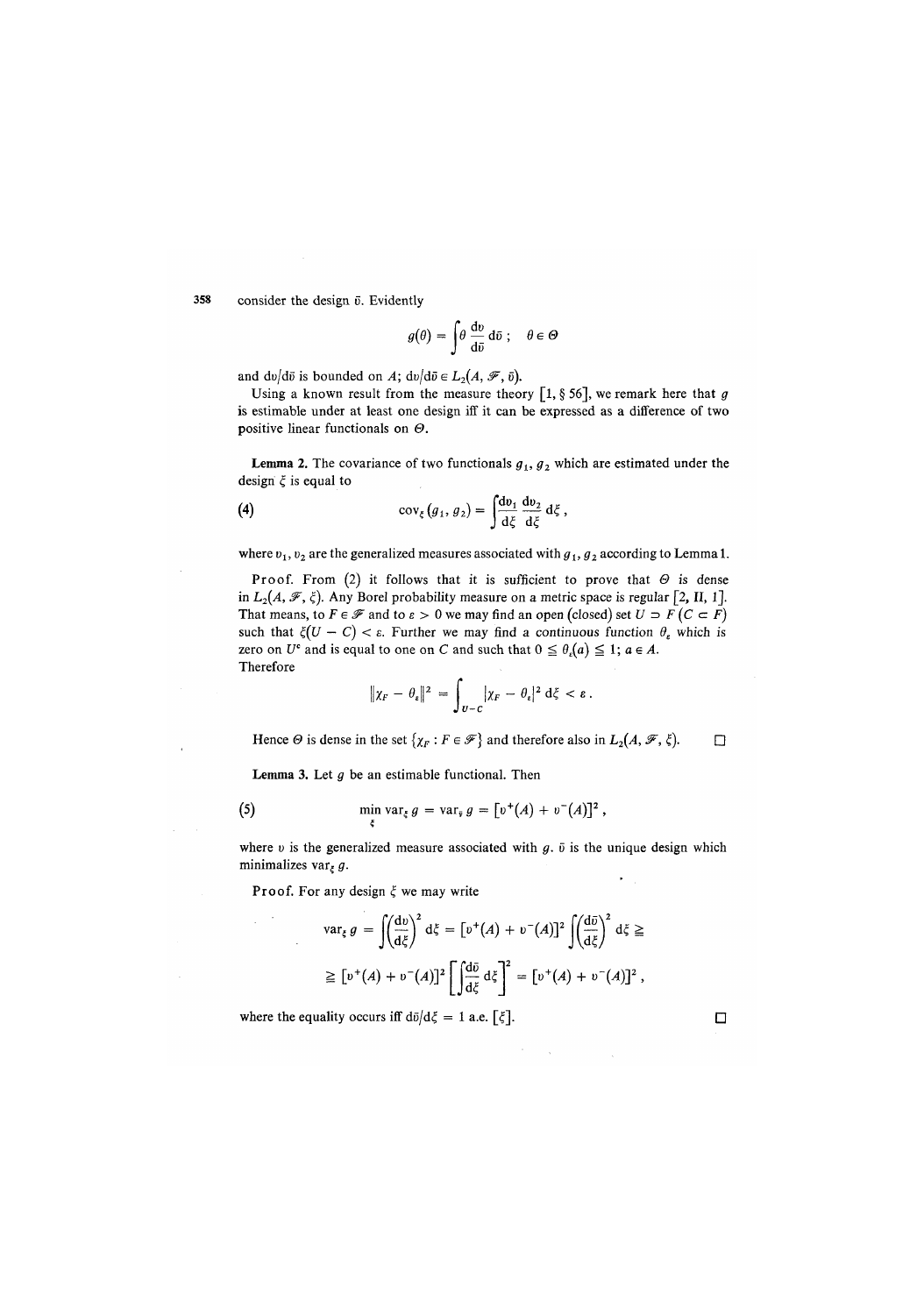Consider a set  $g_1, ..., g_n$  of functionals

$$
g_i(\theta) = \int \theta \, \mathrm{d}v_i \, ; \quad \theta \in \Theta \, , \quad i = 1, 2, ..., n \, .
$$

They are simultaneously estimable under the design

$$
\varkappa = \frac{1}{n} \sum_{i=1}^n \bar{v}_i ,
$$

as follows from (1). If  $\xi$  is a design and  $g_1, ..., g_n$  are estimable under  $\xi$ , we denote by  $D(\xi)$  the covariance matrix of  $g_1, ..., g_n$ . According to (4) we may write

(6) 
$$
D_{ij}(\xi) = \int f_i f_j \frac{d\zeta}{d\xi} d\zeta; \quad i, j = 1, ..., n,
$$

where

$$
f_i=\frac{\mathrm{d}v_i}{\mathrm{d}\zeta};\quad i=1,...,n\,,
$$

and where  $\zeta$  is a design such that  $\zeta \sim \varkappa$ .

Evidently det  $D = 0$  iff  $g_1, ..., g_n$  are linearly independent. We take a fixed  $\zeta$ such that  $d\zeta/dx$  is bounded and we denote by  $\mathscr A$  the minimal  $\sigma$ -algebra which ensures the measurability of  $f_1, \ldots, f_n$ .

**Theorem 4.** Let  $\xi$  be a design such that  $g_1, \ldots, g_n$  are estimable under  $\xi$ . Then there is a design  $\mu$  such that

- a)  $v_i(F) = 0$ ;  $i = 1, 2, ..., n$  iff  $\mu(F) = 0$ ,
- b)  $d\mu/d\zeta$  is an  $\mathscr A$ -measurable function,
- c)  $g_1, ..., g_n$  are estimable under the design  $\mu$ ,
- d) the matrix  $D(\xi) D(\mu)$  is nonnegative definite.

Proof. We have  $\zeta \ll \xi$  since  $v_i \ll \xi$ ;  $i = 1, ..., n$ . Further  $d\zeta/d\xi$  is integrable with respect to  $\zeta$  since  $(d\upsilon_i/d\xi)^2$  and therefore also  $(d\zeta/d\xi)^2$  are integrable with respect to *£,.* 

Denote

$$
\psi_1 = E_\zeta \left[ \frac{d\zeta}{d\xi} \middle| \mathscr{A} \right],
$$

the conditional mean of  $d\zeta/d\zeta$  with respect to  $\zeta$  under the condition that the algebra *st* is given. We may decompose  $\xi$ :  $\xi = \xi_0 + \xi_1$ , where  $\xi_0 \sim \zeta$  and  $\xi_1 \perp \zeta$  (the Lebesgue theorem of measure theory [1]).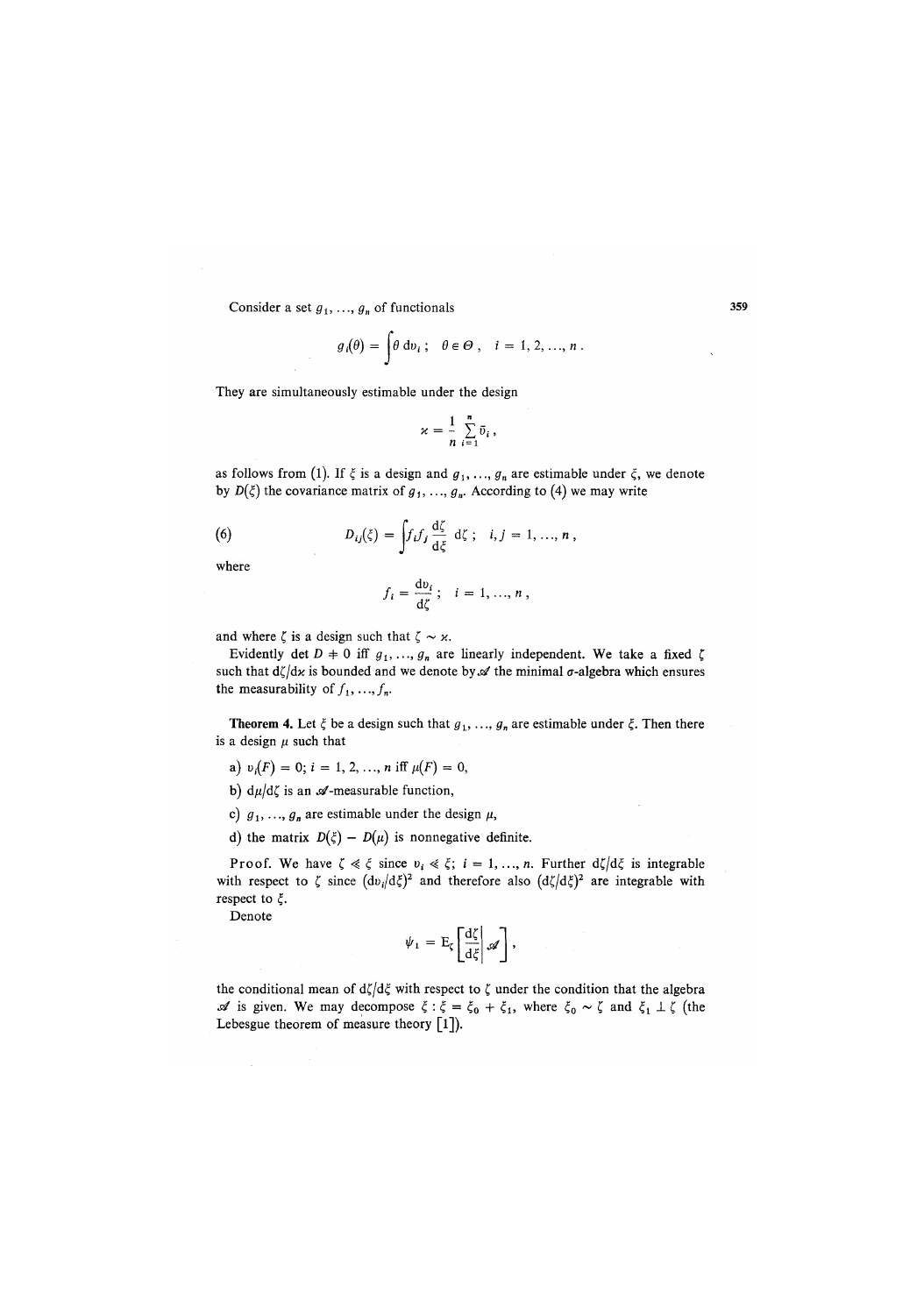**360** Denote

$$
\psi_2 = E_\zeta \left[ \frac{d\xi_0}{d\zeta} \middle| \mathscr{A} \right]
$$

and define the design  $\mu$  by

(7) 
$$
\mu(F) = \int_F \psi_2 \, d\zeta / \xi_0(A) \; ; \quad F \in \mathcal{F} \; .
$$

Evidently

$$
\psi_1 \psi_2 \geq \mathbf{E}_{\zeta}^2 \left[ \left( \frac{d\zeta}{d\zeta} \right)^{1/2} \left( \frac{d\zeta_0}{d\zeta} \right)^{1/2} \middle| \mathscr{A} \right] = 1
$$

Thus using (6) we obtain for any numbers  $a_1, \ldots, a_n$ :

$$
\sum_{i,j=1}^{n} a_i D_{ij}(\xi) a_j = \mathbb{E}_{\xi} \left\{ \left( \sum_{i=1}^{n} a_i f_i \right)^2 \mathbb{E}_{\xi} \left[ \frac{d \zeta}{d \xi} \middle| \mathcal{A} \right] \right\} \geq \sum_{i,j=1}^{n} \mathbb{E}_{\xi} \left\{ \left( \sum_{i=1}^{n} a_i f_i \right)^2 \frac{d \zeta}{d \mu} \right\} \left| \zeta_0(A) \geq \sum_{i,j=1}^{n} a_i D_{ij}(\mu) a_j \right|.
$$

Evidently  $dv_i/d\mu = (dv_i/d\zeta) (d\zeta/d\mu); i = 1, ..., n$ , are  $\mathscr A$ -measurable functions. If  $v_i(F) = 0$ ;  $i = 1, ..., n$ , then  $\zeta(F) = 0$  and, according to (7) also  $\mu(F) = 0$ .

Theorem 4 implies that the set of designs which have the properties a, b, is a complete class in the decision problem mentioned in the introduction. Indeed it is sufplete class in the decision problem mentioned in the introduction. Indeed it is sufficient to realize that  $\sum a_i D_{ij}(\xi) a_j$  is the variance of  $g(\cdot) = \sum a_i g_i(\cdot)$  under the design  $\xi$ . *l*,  $J-1$  1 and 1.5 and 1.5 and 1.6 and 1.6 and 1.6 and 1.6 and 1.6 and 1.6 and 1.6 and 1.6 and 1.6 and 1.6 and 1.6 and 1.6 and 1.6 and 1.6 and 1.6 and 1.6 and 1.6 and 1.6 and 1.6 and 1.6 and 1.6 and 1.6 a

### 3. DESIGNS MINIMALIZING THE DETERMINANT OF THE COVARIANCE MATRIX

The ordering of designs according to the determinant of  $D(\xi)$  is a criterion of optimality in the discussed decision problem. The importance of this criterion has been discussed many times; also in [3].

**Theorem 5.** Let  $g_1, \ldots, g_n$  be linearly independent estimable functionals on  $\Theta$ . Let us suppose that the  $\sigma$ -algebra  $\mathscr A$  is a finite algebra.

There is a unique design  $\mu$  such that

$$
\min_{\xi} \det D(\xi) = \det D(\mu) ,
$$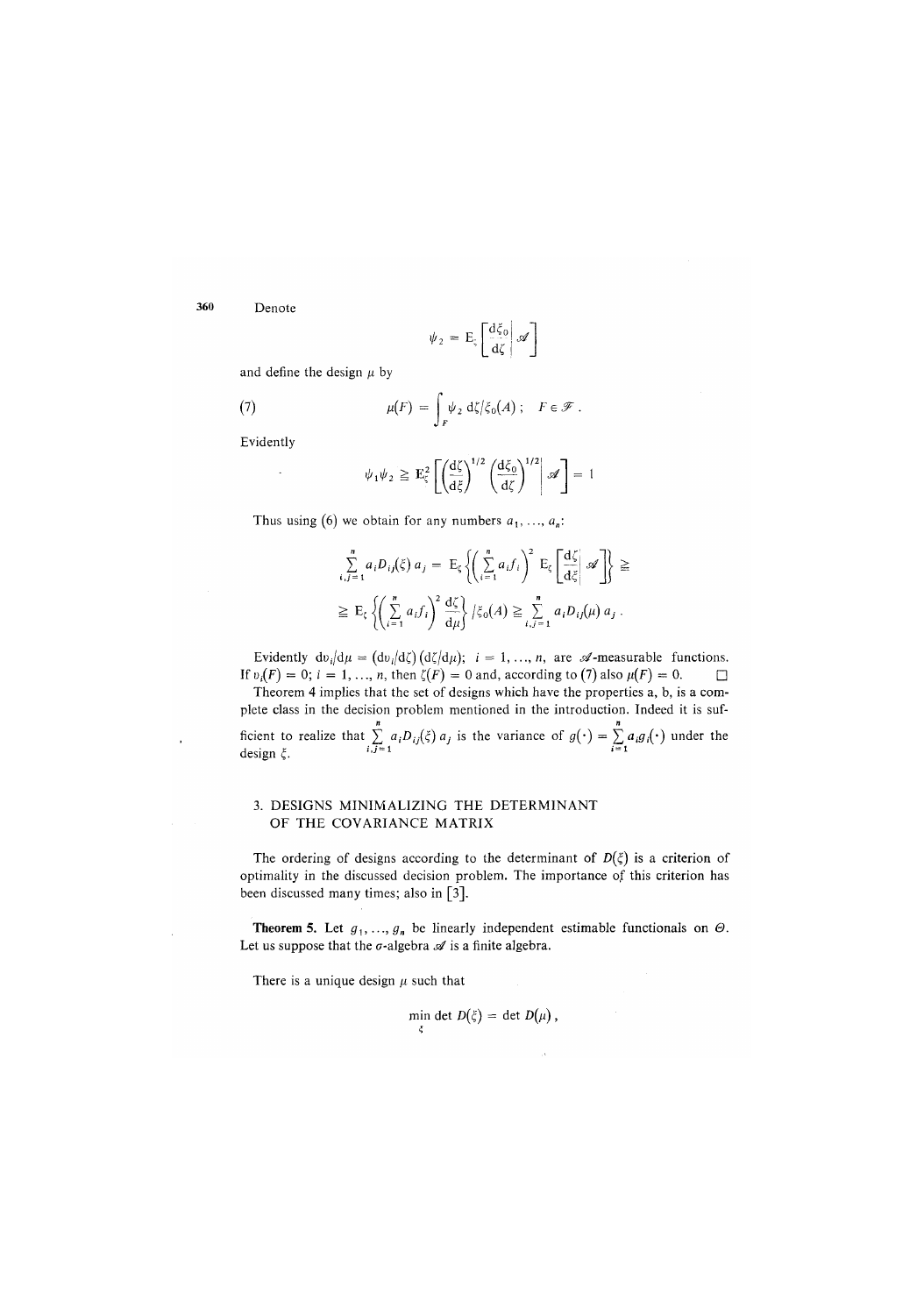where the minimum is taken over the set of all designs under which the functionals  $g_1, \ldots, g_n$  are estimable.  $\mu$  is the unique design which has the properties a, b, of Theorem 4 and which is the solution of the equation

(8) 
$$
\mu^{2}(B) = \frac{1}{n} \sum_{i,j=1}^{n} v_{i}(B) v_{j}(B) \{D^{-1}(\mu)\}_{ij}
$$

for every atom  $B$  of the algebra  $\mathcal{A}$ .

Proof. We shall suppose in the proof, without restrictions on generality that  $\zeta = \varkappa$ . We shall use the following notation. *A* is the set of all atoms of A which have a positive measure x.  $\mathcal{E}$  is the set of all designs  $\xi$  such that  $\xi \sim x$  and that  $d\xi/dx$  is an  $\mathscr A$ -measurable function.

Designs from  $\Xi$  are uniquely determined by their values on  $\mathscr{B}$ .  $\Xi_0$  is the set of all designs which minimalize det  $D(\cdot)$ .  $\mathcal{Z}_1$  is the set of all designs from  $\mathcal Z$  which are the solution of (8). According to Theorem 4,  $\mathcal{Z}_0 \subset \mathcal{Z}$ .

1) We shall prove first that  $\mathcal{Z}_0 \neq \emptyset$ . Denote

$$
K = \left\{ \{\alpha(B)\}_{B \in \mathscr{B}} : \alpha(B) \in R, \, \alpha(B) \geq 0, \sum_{B \in \mathscr{B}} \alpha(B) = 1 \right\}.
$$

 $K$  is a compact set in a Euclidean space and it is the closure of  $E$ . The function det  $D(·)$ is continuous on  $\mathcal E$  as it is evident from the expression

(9) 
$$
D_{ij}(\xi) = \sum_{B \in \mathcal{B}} \frac{v_i(B) v_i(B)}{\xi(B)}; \quad i, j = 1, ..., n, \quad \xi \in \Xi
$$

which follows from (6). We may extend det  $D(\cdot)$  on *K* taking det  $D(\cdot) = \infty$  on the boundary of *K*. The extension is continuous, since  $\lim_{n \to \infty} \sum_{B \in \mathscr{B}} \xi_n^{-1}(B) = \infty$  implies lim det  $D(\xi) = \infty$ . Therefore the infinum of det  $D(\cdot)$  is attained on *K* and trivially it is finite. Hence it is attained on S.

2) we shall prove that  $\mathcal{Z}_0 \subseteq \mathcal{Z}_1$ . Take  $\mu \in \mathcal{Z}_0$ ,  $\zeta \in \mathcal{Z}$  and consider the design

$$
\xi^{\alpha} = \alpha \xi + (1 - \alpha) \mu.
$$

Evidently  $\xi^* \in \Xi$  for  $\alpha \in (0 - \varepsilon, 1)$ , where  $\varepsilon$  is the min  $\{\mu(B) : B \in \mathcal{B}\}\)$ . Using a known formula of the matrix theory we obtain

$$
\frac{\mathrm{d} \ln \det D(\xi^{\alpha})}{\mathrm{d} \alpha} = \mathrm{Tr} \ D^{-1}(\xi^{\alpha}) \frac{\mathrm{d} D(\xi^{\alpha})}{\mathrm{d} \alpha} ,
$$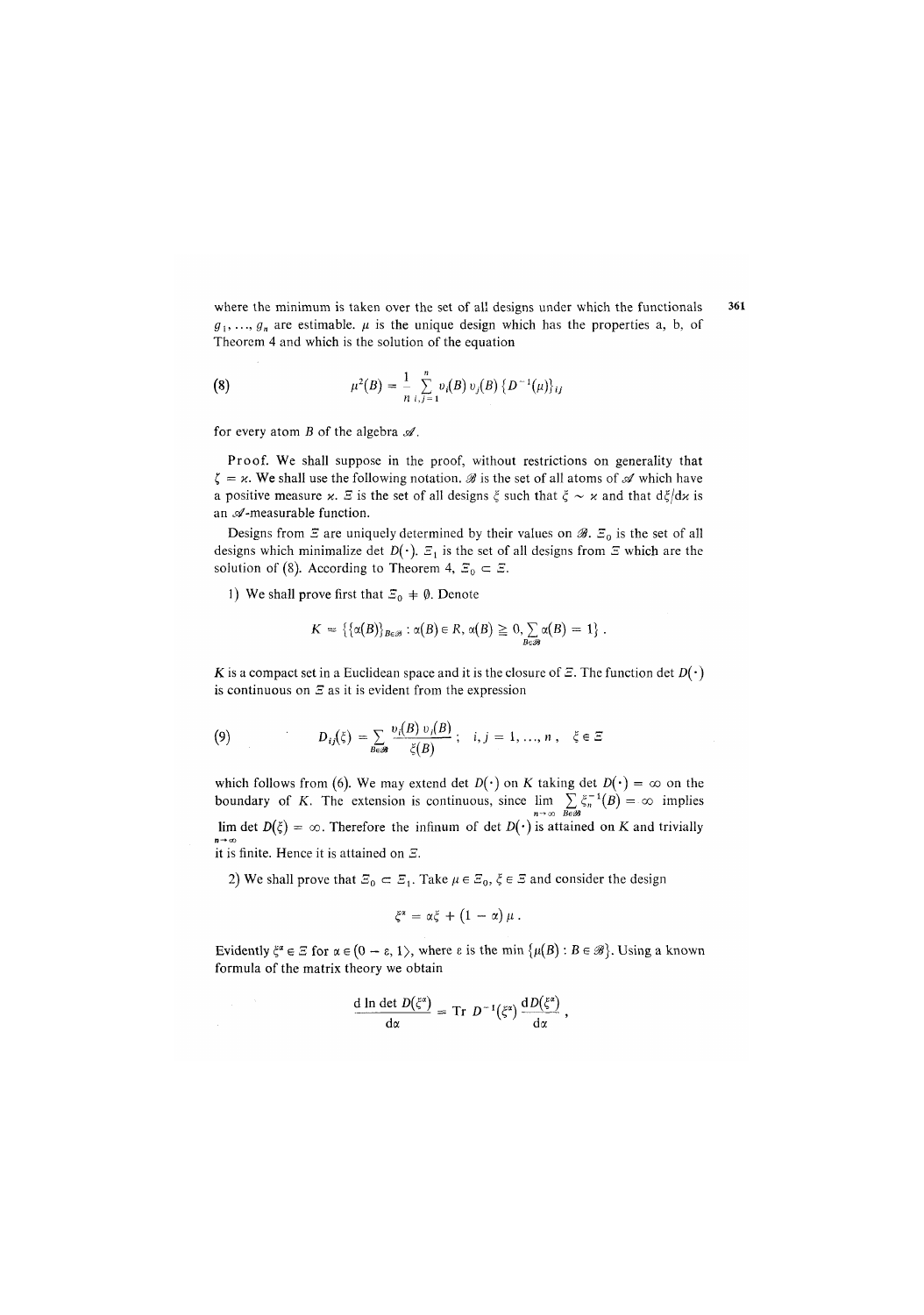362 where the derivative exists and is continuous for  $\alpha \in (0 - \varepsilon, 1)$ . Since *u* maximalizes the function  $\ln$  det  $D(\cdot)$ , we obtain by a simple computation

$$
0 = \frac{d \ln \det D(\xi^{\alpha})}{d \alpha} \bigg|_{\alpha = 0} = \sum_{B \in \mathcal{B}} \left\{ \sum_{i,j=1}^{n} \frac{v_i(B) v_i(B)}{\mu^2(B)} D_{ij}^{-1}(\mu) - n \right\} \xi(B),
$$

for every  $\zeta \in \mathcal{Z}$ . Therefore  $\mu$  is the solution of (8).

3) We shall use the notation

(10) 
$$
\varphi(a,\xi) = \sum_{i,j=1}^n \frac{dv_i}{dx}(a) \frac{dv_j}{dx}(a) \left[ \frac{dx}{d\xi}(a) \right]^2 D_{ij}^{-1}(\xi); \quad a \in A, \xi \in \Xi.
$$

For every  $\varepsilon > 0$  we may consider a two-person game  $\Gamma_{\varepsilon} = (\varepsilon_{\varepsilon}, \varepsilon_{\varepsilon}, H)$ . Here the strategy space is  $\mathcal{Z}_k = \{\xi : \xi \in \mathcal{Z}, \xi(B) \geq \varepsilon, B \in \mathscr{B}\}\; ; \;$  it is a compact convex set in a Euclidean space. The pay-off function *H* is

(11) 
$$
H(\xi, \eta) = \text{Tr } D^{-1}(\xi) D(\eta) ; \quad \xi, \eta \in \Xi.
$$

It is continuous on  $\mathcal{Z}_\varepsilon \times \mathcal{Z}_\varepsilon$ , concave in  $\xi$  and convex in  $\eta$ , as it follows from (9). Therefore if  $\mathcal{Z}_{\varepsilon} + \emptyset$ , the game  $\Gamma_{\varepsilon}$  has a value  $\vartheta_{\varepsilon}$  and the players have optimal strategies  $\xi_{\varepsilon}, \eta_{\varepsilon}$ .

Take  $\mu \in \mathbb{Z}_0$  and take  $\varepsilon > 0$  such that  $\mu \in \mathbb{Z}_\varepsilon$ . Then  $\mu \in \mathbb{Z}_\delta$  for every  $\delta : 0 < \delta < \varepsilon$ . Tr  $D^{-1}(\mu) D(\eta)$  is the sum and det  $D^{-1}(\mu) D(\eta)$  is the product of the eigenvalues of the matrix  $D^{-1}(\mu) D(\eta)$ . Therefore using the inequality between the arithmetic and the geometric means we obtain

(12) 
$$
n \leq n \left[ \frac{\det D(\eta)}{\det D(\mu)} \right]^{1/n} \leq \mathrm{Tr} \ D^{-1}(\mu) \ D(\eta) ; \quad \eta \in \mathbb{Z}.
$$

Therefore  $\vartheta_{\delta} \geq \inf \mathrm{Tr} D^{-1}(\mu) D(\eta) \geq n = \mathrm{Tr} D^{-1}(\xi_{\delta}) D(\xi_{\delta}) \geq \vartheta_{\delta}$ . Thus *n* is the value of  $\Gamma_{\delta}$ ,  $\mu$  is an optimal strategy of Player I, and according to (12) every optimal strategy of Player II is in  $\mathbb{F}_0$ ; this is true for  $\delta \leq \min \{ \mu(B) : B \in \mathscr{B} \}.$ 

4) We shall prove that  $\mathcal{Z}_1$  is a one-point subset of  $\mathcal{Z}_0$ . Tak  $\lambda \in \mathcal{Z}_1$ ,  $\mu \in \mathcal{Z}_0$  and find  $\varepsilon > 0$  so that  $\lambda, \mu \in \mathbb{Z}_{\varepsilon}$ . Then for every  $\delta < \varepsilon$  we may write  $\theta_{\delta} \geq \text{Tr } D^{-1}(\lambda)$ .  $D(n_\delta) = \int \varphi(\cdot, \lambda) \left(\frac{d\lambda}{d\eta_\delta}\right)^2 d\eta_\delta = n \int [\frac{d\lambda}{d\eta_\delta}]^2 d\eta_\delta \ge n \left[\int (\frac{d\lambda}{d\eta_\delta}) d\eta_\delta\right]^2 = n = \vartheta_\delta$ . The equality  $\int (d\lambda/d\eta_s)^2 d\eta_s = \int \int (d\lambda/d\eta_s) d\eta_s^2$  implies  $d\lambda/d\eta_s = 1$  a.e.  $[\eta_s]$ . Thus  $\lambda$  is the unique strategy of Player II in the game  $\Gamma_{\delta}$ . Therefore  $\Xi_1$  is a one-point set. According to part 3 of the proof we have  $\lambda \in \mathcal{Z}_0$ .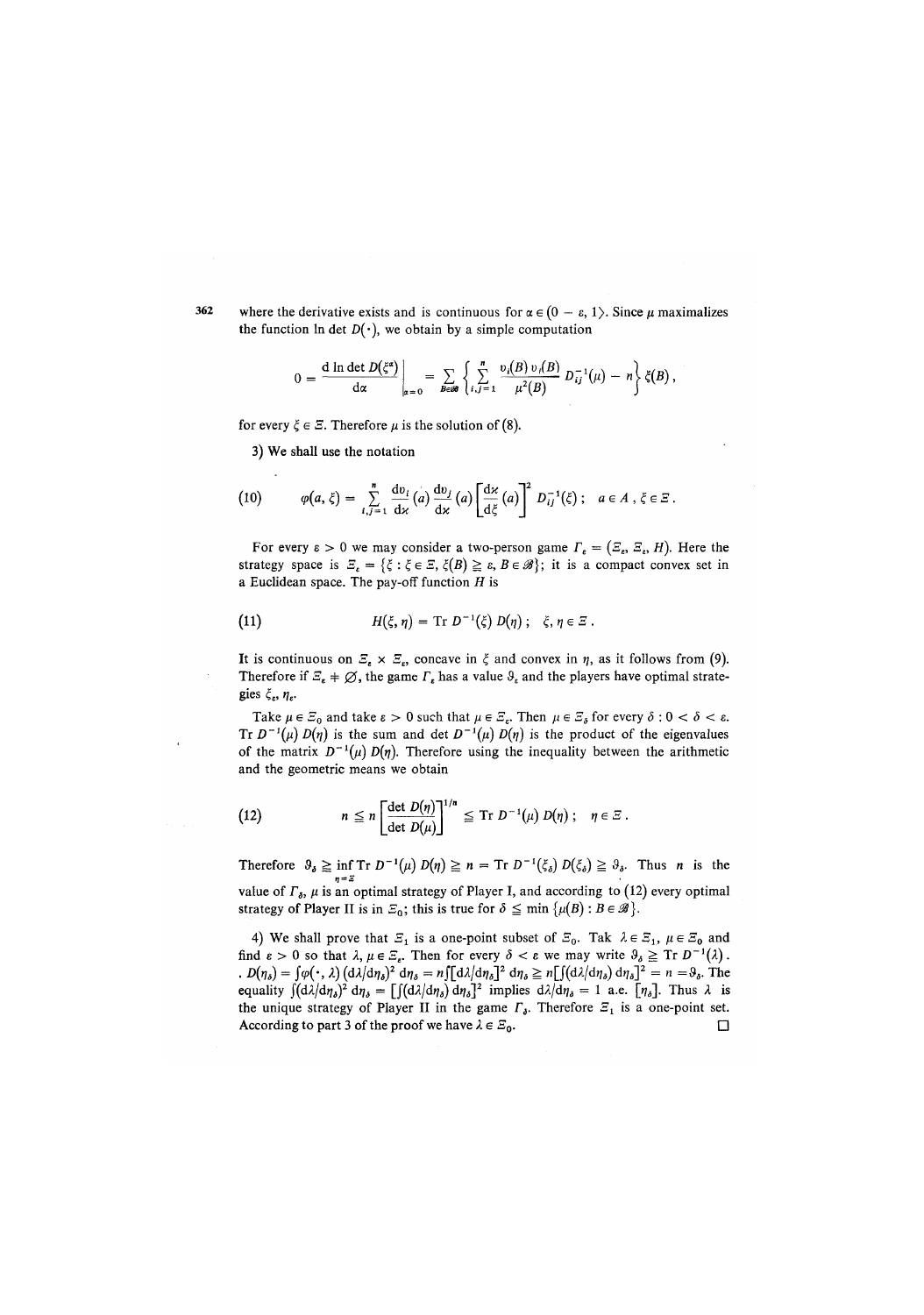Theorem 5 allows to construct an algorithm for an iterative computation of the 363 desing  $\mu$  minimalizing det  $D(\cdot)$ . Let us denote by *U* the mapping

(13) 
$$
(U\eta)(F) = \int_{F} \sqrt{[\varphi(\cdot, \eta)/n]} d\eta; \quad F \in \mathscr{F}
$$

which will be defined for every finite measure  $\eta$  on  $(A, \mathcal{F})$  and  $\varphi(a, \eta)$  is given by the expression *(*10). If the algebra *si* is finite we obtain the following formula, equivalent to (13):

(14) 
$$
(U\eta) (B) = \left[\frac{1}{n} \sum_{i,j=1}^{n} v_i(B) D_{ij}^{-1}(\eta) v_j(B)\right]^{1/2}; \quad B \in \mathscr{B}
$$

where  $D(\eta)$  is given by (9).

We shall denote by *W* the set of finite measures:  $W = \{\eta : \eta | \eta(A) \in \Xi\}$ .

**Theorem 6.** Let us suppose that the algebra  $\mathscr A$  is finite and let  $\xi$  be a design:  $\xi \in \mathbb Z$ . Then

a)  $U$  mapps  $W$  into  $W$  and  $\mu$  is the unique fixed point of  $U$  in  $W$ . Moreover  $(U^n \xi)(A) \leq 1$  for every  $n = 1, 2, \ldots$  with equality iff  $\xi = \mu$ .

$$
\mathbf{b})
$$

(15) 
$$
\sum_{B \in \mathcal{B}} \frac{\left[ (U^n \xi) (B) - \mu(B) \right]^2}{\mu(B)} \leq 2 \left[ 1 - \left( U^n \xi \right) (A) \right]; \quad n = 1, 2, ...
$$

c) The sequence  $\{U^n\xi\}_{n=1}^{\infty}$  has a subsequence which converges to  $\mu$ .

Proof. a) Take  $\eta \in W$  and denote  $\bar{\eta} = \eta / \eta(A)$ . We have

(16)  
\n
$$
(U\eta)(A) = \eta^{1/2}(A) \int [\varphi(\cdot, \bar{\eta})/n]^{1/2} d\bar{\eta} \le
$$
\n
$$
\leq \eta^{1/2}(A) \left[ \int (\varphi(\cdot, \bar{\eta})/n) d\bar{\eta} \right]^{1/2} = \eta^{1/2}(A)
$$

with equality iff  $\bar{\eta} = \mu$ . Denote

$$
c = \min_{B \in \mathcal{B}} \left[ \frac{1}{n} \sum_{i,j=1}^{n} v_i(B) Q_{ij} v_j(B) \right]^{1/2}, \text{ where } Q_{ij} = \sum_{B \in \mathcal{B}} v_i(B) v_j(B). \text{ From (14) we obtain}
$$
\n
$$
(17) \qquad (U\eta)(B) \geq \left[ \min_{B \in \mathcal{B}} \eta(B) \right]^{1/2} c
$$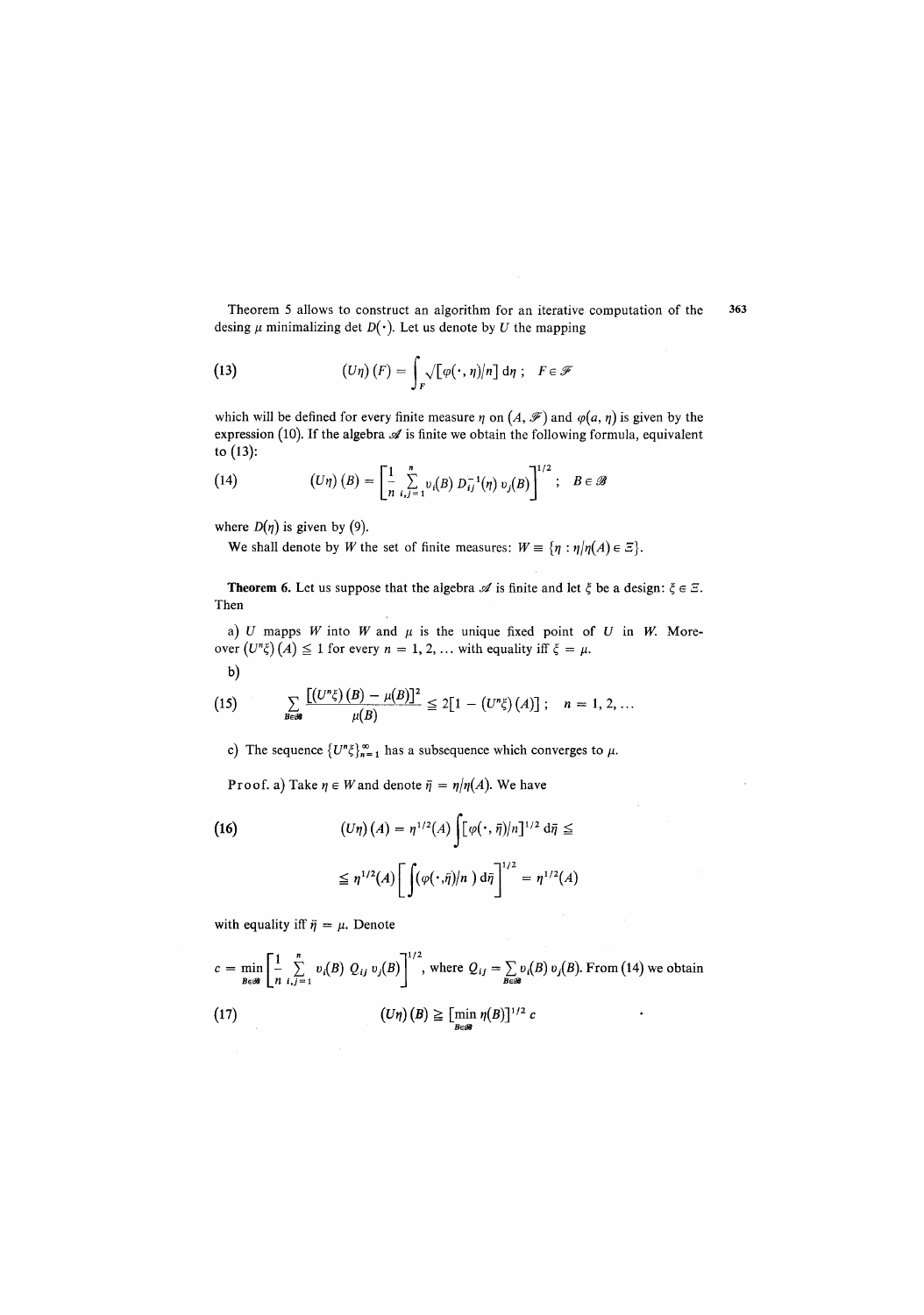Therefore  $\min_{B \in \mathcal{B}} \eta(B) < c^2$  implies  $\min_{B \in \mathcal{B}} (U\eta)(B) > \min_{B \in \mathcal{B}} \eta(B)$ , and  $\min_{B \in \mathcal{B}} \eta(B) \ge c^2$ <br>implies  $\min_{B \in \mathcal{B}} (U\eta)(B) > c^2 > 0$ . It follows that U mapps W into W.

From the inequality *(*16) it follows

$$
(18) \qquad (U^n\xi)(A) \leq [(U^{n-1}\xi)(A)]^{1/2} \leq \ldots \leq [\xi(A)]^{1/2n} = 1
$$

with equality iff  $\xi = \mu$ . Theorem 5 implies that  $\mu$  is the fixed point of *U*. On the other hand if  $\lambda \in W$ , and  $U\lambda = \lambda$  then

$$
\lambda(A) = \sum_{B \in \mathcal{B}} \frac{1}{n} \sum_{i,j=1}^n \frac{v_i(B) D_{ij}^{-1}(\lambda) v_j(B)}{\lambda(B)} = \frac{1}{n} \text{ Tr } D^{-1}(\lambda) D(\lambda) = 1,
$$

i.e.  $\lambda \in \mathbb{Z}$ . But, according to Theorem 5,  $\mu$  is the unique fixed point of *U* in  $\mathbb{Z}$ . b) From the proof of Theorem 5 it follows

$$
\int \left(\frac{\mathrm{d}U\eta}{\mathrm{d}\mu}\right)^2 \mathrm{d}\mu = \int \frac{\varphi(\cdot,\,\eta)}{n} \left(\frac{\mathrm{d}\eta}{\mathrm{d}\mu}\right)^2 \mathrm{d}\mu = \frac{\eta(A)}{n} \mathrm{Tr} \, D^{-1}(\eta) \, D(\mu) \leq \eta(A) \, .
$$

Therefore

$$
\sum_{B \in \mathscr{B}} \frac{\left[ (U^n \xi)(B) - \mu(B) \right]^2}{\mu(B)} = \sum_{B \in \mathscr{B}} \frac{\left\{ U \left[ U^{n-1} \xi \right](B) \right\}^2}{\mu(B)} - 2(U^n \xi)(A) + 1 \leq
$$
  

$$
\leq 2 \left[ 1 - \left( U^n \xi \right)(A) \right].
$$

c) Denote  $\delta = \min \{c, \min \xi(B)\} > 0$ , and  $C = \{\eta : \eta \in W, \min \eta(B) \ge \delta\}$ . According to (17)  $U^n \xi \in C$ ;  $n = 0, 1, 2, ...$  The set of all limit points of  $\{U^n \xi\}_{n=1}^{\infty}$  is nonvoid and compact, since *C* is compact. Denote by *S* the minimal convex set containing all limit points of  ${U^n \xi}_{n=1}^{\infty}$ . It is also compact and, according to the Brawer fixed point theorem, *S* contains a fixed point of the mapping *U*. Part a) of Theorem 6<br>implies that  $\mu \in S$ . Therefore  $\mu = \sum_{i=1}^{N} \alpha_i \xi_i$ , where  $\alpha_i > 0$ ,  $\sum_{i=1}^{N} \alpha_i = 1$  and  $\xi_1, ..., \xi_N$  are<br>limit points of  $\{U^n \$ (18) imply  $\xi_1 = ... = \xi_N = \mu$ .

The design  $\mu$  is computed if we start by an arbitrary  $\xi \in \mathbb{Z}$  and compute subsequently  $U\xi, U^2\xi$ , etc. At each step we compute  $(U^n\xi)(A) = \sum_{B \in \mathscr{B}} (U^n\xi)(B)$ , which is always less than one. If  $(U^n\xi)(A)$  is near to one, then, according (15),  $U^n\xi$  is "almost" the optimum design  $\mu$ . Part c) of Theorem 6 ensures that this is always attained by a finite number of steps.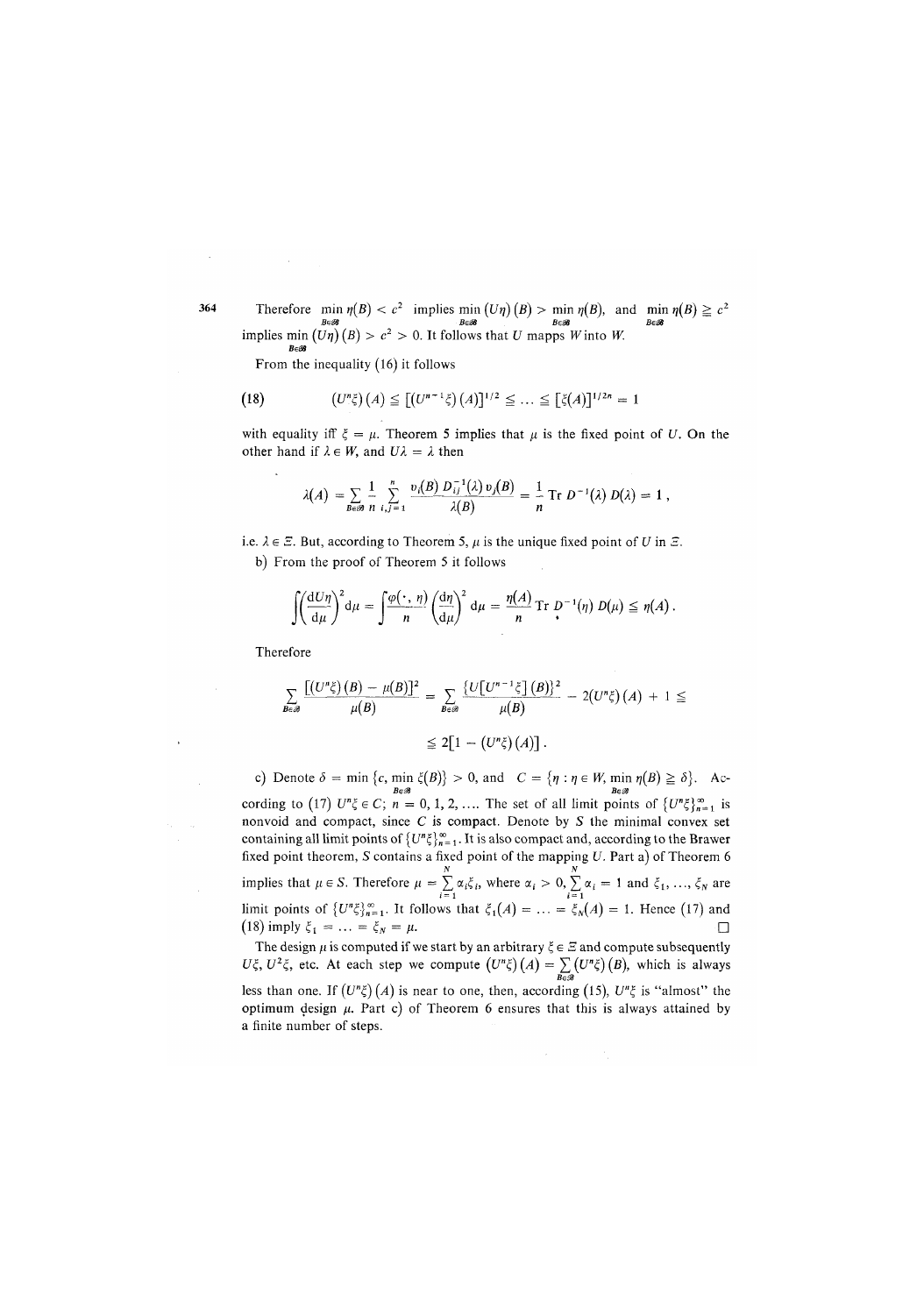#### 4. OPTIMUM DESIGNS FOR ARBITRARY FINITE-DIMENSIONAL SETS OF FUNCTIONALS

Let G be a set of linear functionals and  $\mathcal{L}(G)$  the linear span of G; we consider the case of  $\mathcal{L}(G)$  being finite-dimensional. Denote by  $g_1, \ldots, g_n; h_1, \ldots, h_n$  two maximal linearly independent subsets of  $\mathcal{L}(G)$ .

Lemma 7.  $g_1, ..., g_n$  are estimable under  $\xi$  iff every  $g \in G$  is estimable under  $\xi$ . For any two designs  $\xi$ ,  $\eta$  allowing the simultaneous estimability of  $\mathscr{L}(G)$  we have

$$
\frac{\det D^g(\xi)}{\det D^g(\mu)} = \frac{\det D^h(\xi)}{\det D^h(\mu)},
$$

where  $D^g$ ;  $D^h$  are the covariance matrices of  $g_1, \ldots, g_n; h_1, \ldots, h_n$ .

Proof. Take  $g = \sum_i \alpha_i g_i \in G$ . If  $v_1, \ldots, v_n$  are the generalized measures associated with  $g_1, ..., g_n$  then  $dv_i/d\xi \in L_2(A, \mathcal{F}, \xi); i = 1, ..., n$  imply  $\sum_{i} \alpha_i (dv_i/d\xi) \in L_2(A, \mathcal{F}, \xi)$ and the first statement follows from (1).

There is a non-singular  $n \times n$  matrix *J* such that

$$
g_i(\theta) = \sum_{j=1}^n J_{ij} h_j(\theta) ; \quad \theta \in \Theta , \quad i = 1, ..., n .
$$

Using (6) we obtain

$$
D^g(\xi) = J D^h(\xi) J.
$$

Therefore det  $D^{\theta}(\xi) = (\det J)^2$  det  $D^h(\xi)$ .

### 5. REMARKS ABOUT DESIGNS ON LOCALLY COMPACT HAUSDORFF SPACES

In most applications it is sufficient to suppose that *A* is a compact metric space. However, we may repeat all the statements of Sections  $2-4$  if:

- i) *A* is a locally compact Hausdorff space,
- ii) if  $\Theta$  is the set of all functions continuous in  $A$  each of which is zero ouside a compact subset of  $A$  (the same is obtained if  $\Theta$  is the set of all functions which are continuous and each of which is zero outside a countable union of compact subsets of *A*), and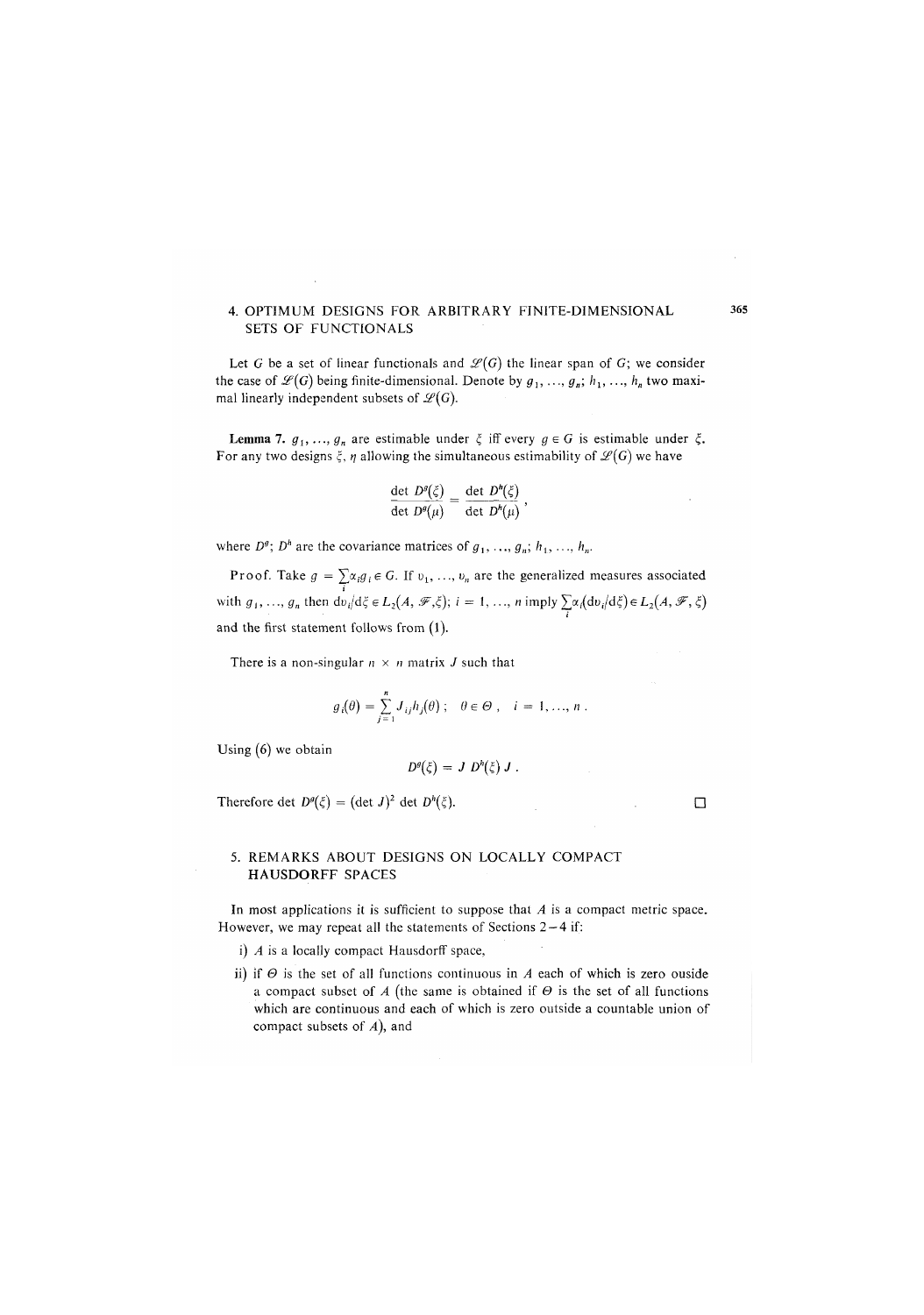iii) if a design is a probability (Baire) measure on the minimal  $\sigma$ -algebra which ensures the measurability of every  $\theta \in \Theta$  (the Baire  $\sigma$ -algebra).

To prove this the following statements, taken from  $\lceil 1$ , chapt. 10], have to be used: A) If  $C \subset A$  is compact,  $F \subset A$  is closed and  $C \cap F = \emptyset$ , then there is a continuous function  $f : f(a) \in \langle 0, 1 \rangle$ ;  $a \in A$ ,  $f(a) = 1$  for  $a \in C$ ,  $f(a) = 0$  for  $a \in F$ .

B) If  $C$  is a compact Baire set, then there is a decreasing sequence of open sets  ${U_n}_{n=1}^{\infty}$  such that

$$
a) \ C = \bigcap_{n=1}^{\infty} U_n.
$$

b) There is a compact set  $C_0$  such that  $U_1 \subset C_0$ .

C) Every Baire measure  $\xi$  is regular, that means to every  $\varepsilon > 0$  and every Baire set F we may find a compact Baire set  $C \subset F$  and an open set  $U \supset F$  such that  $\xi(U - F) < \varepsilon$ .

The statements A, B, C imply that  $\Theta$  is dense in  $L_2(A, \mathcal{F}, \xi)$  (as in Lemma 2), where  $\mathscr F$  is now the Baire  $\sigma$ -algebra. Any other statement depends on the topology of A, on the set  $\Theta$  and on the  $\sigma$ -algebra  $\mathcal F$  only through Lemma 2.

**Example.** Take  $A = \langle 0, 2\pi \rangle$ . Any  $\theta \in \Theta$  may be expressed by a trigonometric series

$$
\theta(a) = \sum_{i=1}^{\infty} \alpha_i \cos ia + \sum_{i=1}^{\infty} \beta_i \sin ia.
$$

Suppose that the experimenter will estimate the truncated series

$$
\bar{\theta}(a) = \alpha_0 + \alpha_1 \cos a + \beta_1 \sin a + \beta_2 \sin 2a.
$$

An optimum design is thus the design which gives a minimum for the determinant of the covariance matrix of the functionals

$$
g_0(\theta) = \int_0^{2\pi} \theta(x) dx,
$$
  
\n
$$
g_1(\theta) = \int_0^{2\pi} \sin x \cdot \theta(x) dx,
$$
  
\n
$$
g_2(\theta) = \int_0^{2\pi} \cos x \cdot \theta(x) dx,
$$
  
\n
$$
g_3(\theta) = \int_0^{2\pi} \sin 2x \cdot \theta(x) dx.
$$